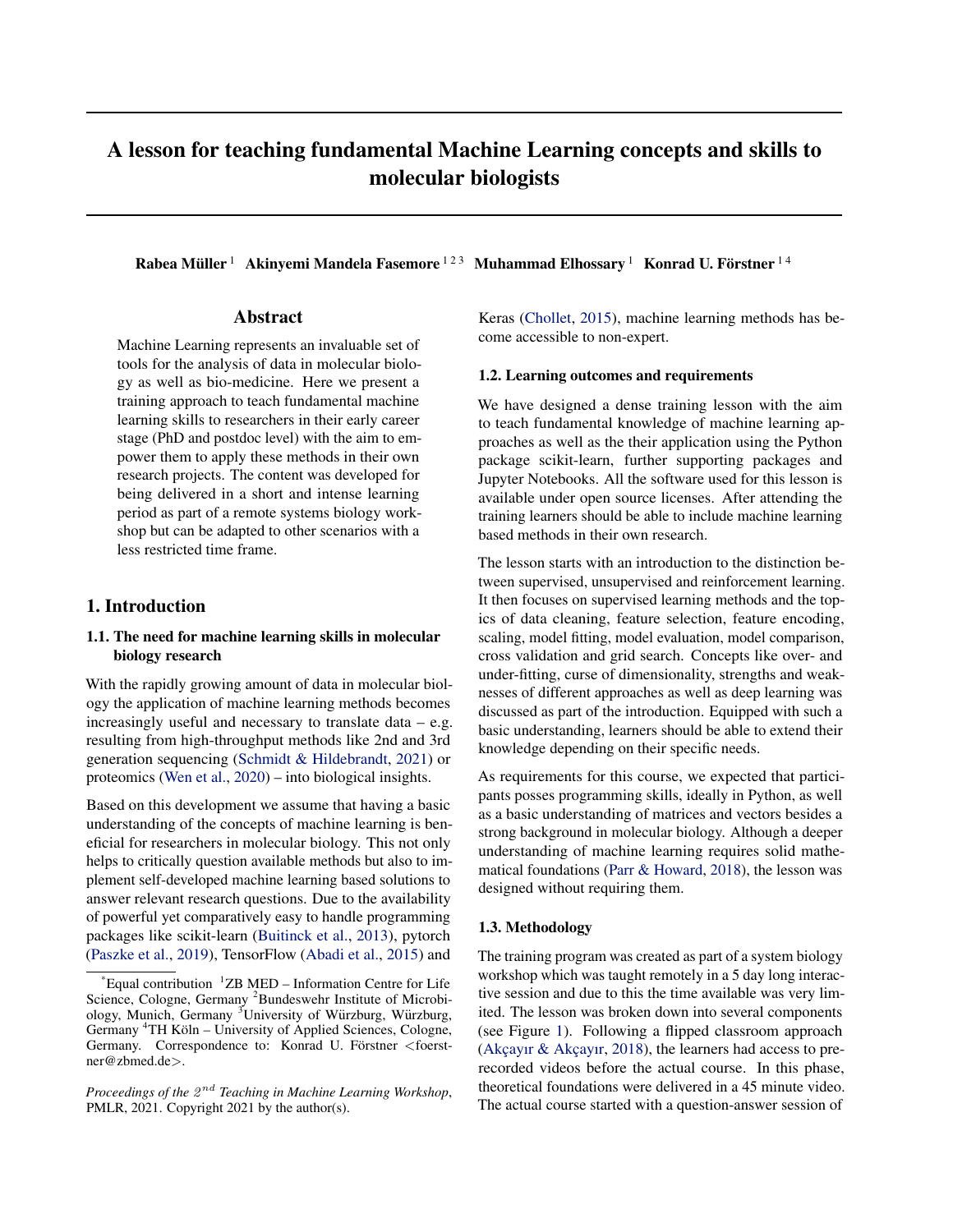<span id="page-1-0"></span>



30 minutes in which open question regarding the theoretical introduction could be discussed. After that, the selected practical coding skills were taught in roughly 2 hours. In this part, the teaching methods of the "The Carpentries" [\(CAR;](#page-2-0) [Pugachev,](#page-3-0) [2019\)](#page-3-0), a community-driven organization that teaches basics of programming and data science skills to researchers and people in information-centric roles, were intensively applied. The learning methods include "Live Coding" elements, in which an instructor creates codes and executes them in front of the participants. The participants type along and replicate the code themselves instead of being taught with static code examples. The teaching methods of "The Carpentries" also include collaborative teaching and continuous feedback. Therefore, in addition to the instructor, helpers are present to take questions from the learners and to support the instructor in conveying the content. The participants can ask questions at any time and problems that occur are discussed openly with the whole group for learners. This approach converts errors into possibilities to extend comprehension and helps participants to build mental models of the content efficiently.

Due to the short duration of the actual interactive session, further contents covering further coding example are provided as videos. Learners can, depending on their interest, deepen their skills at their own pace.

#### 2. Material

#### 2.1. Coding environment

For teaching the implementation of machine learning solutions in Python with a Live Coding approach, we have chosen Jupyter Notebooks [\(Kluyver et al.,](#page-3-0) [2016\)](#page-3-0) as coding environment that follows the "literate programming" paradigm [\(Knuth,](#page-3-0) [1984\)](#page-3-0). As commonly done as part of the teaching methodology of "The Carpentry", the learners start in an empty notebook which is successively extended under guidance of the instructor. For each piece of code added, explanation are given and references to the theoretical foundation are made.

#### 2.2. Packages

In order to empower the learners to implement their own machine learning based solution efficiently we have chosen commonly used open source Python libraries:

The scikit-learn package [\(Buitinck et al.,](#page-3-0) [2013\)](#page-3-0) was selected as framework to teach machine learning methods due to its simplicity, strong community support and unified application programming interface (API) for classification and regression methods. Furthermore, it provides example data sets as well as numerous pre-processing and evaluation methods.

Pandas [\(Wes McKinney,](#page-3-0) [2010\)](#page-3-0) is the Swiss army-knife in the field of data science for reading, manipulating, writing and visualisation (tabular) data. It provides the powerful "DataFrame" data structure and by that helps to access data in a format that can be processed by scikit-learn.

NumPy [\(Harris et al.,](#page-3-0) [2020\)](#page-3-0) is a foundational library for storing multi-dimensional arrays and matrices in Python and offers method to apply mathematical operation on them.

The Biopython package [\(Cock et al.,](#page-3-0) [2009\)](#page-3-0) is a collection of several tools for computational biology. Among other features it provides solution to parse numerous format including FASTA.

As we covered the classification of proteins in the lesson, we included the PyBioMed package [\(Dong et al.,](#page-3-0) [2018\)](#page-3-0), which includes several methods to encode amino acids sequences into numerical values.

#### 2.3. Data sets

For selecting example data sets we applied several criteria: The data set must be open, of moderate size to ensure quick processing during the course, well documented and biologically relevant. This limited our options significantly, nevertheless we found adequate data sets which met our criteria (see Table [1\)](#page-2-0):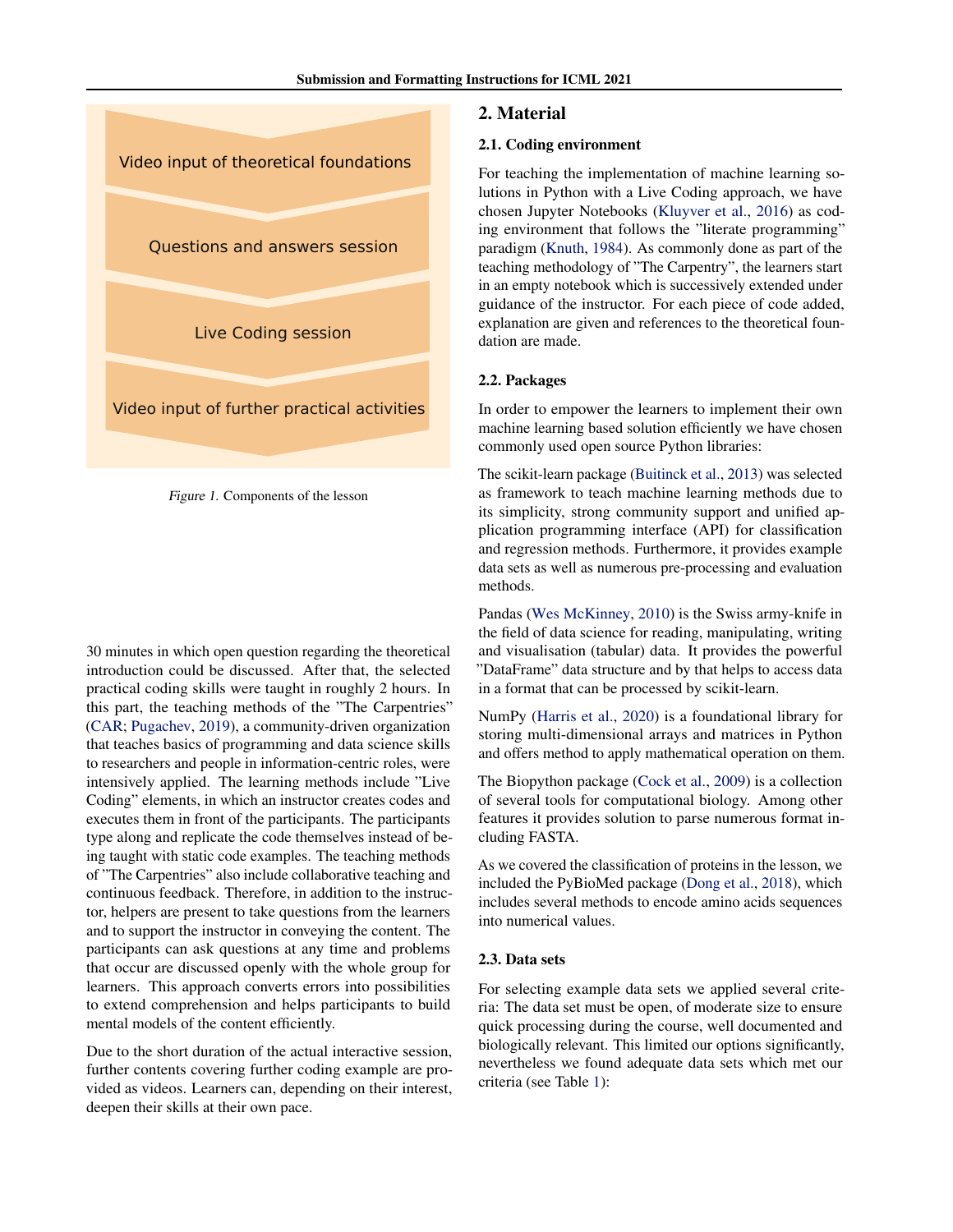Table 1. Description of used data sets.

<span id="page-2-0"></span>

| DATA SET NAME                 | <b>SOURCE</b>     |
|-------------------------------|-------------------|
| <b>BREAST CANCER</b>          | <b>SKLEARN</b>    |
| <b>DIABETES</b>               | <b>SKLEARN</b>    |
| (NON-)RNA BINDING PROTEIN     | ZHANG & LIU, 2016 |
| <b>CANCER CELL EXPRESSION</b> | WANG et al. 2014  |

The Breast Cancer data set is a standard machine learning data set available at the UCI Machine Learning Repository [\(Dua & Graff,](#page-3-0) [2017\)](#page-3-0) and scikit-learn offers a function to access the data (as "Bunch" object). Aside from meeting our main criteria, it was also selected for its simplicity. The data set contains 569 data points with 30 numerical attributes. It is labelled as two classes – malignant and benign – and the classes are already in the target vector. In this lesson it served as the first example for a classification problem.

The Diabetes Data Set is another widely used data set provided by the UCI Machine Learning Repository and is also included in the scikit-learn toy data set collection. It has 442 data points with 20 (mostly numerical) attributes and serves to teach regression in the lesson.

To demonstrate how classification can be performed on protein sequences, we combined a set of RNA Binding Protein data set (2,780 sequences from 638 species) and non-RNA Binding Protein data set (7,093 sequences from 1,587 species) which were original obtained by [Zhang &](#page-4-0) [Liu](#page-4-0) from UniProt or the Protein Data Bank, respectively.

Furthermore, we included a cancer expression data set which originated from The Cancer Genome Atlas (TCG) and was compiled by [Wang et al.](#page-3-0) for testing a Similarity network fusion (SNF) aggregation method. The data set was modified and pre-processed by us to teach a multi-class classification method for four cancer types (breast, colon, glioblastoma multiforme (GBM) and lung). The resulting set contained 518 data points (samples) with 11,925 attributes (gene expression levels).

#### 2.4. Availability

All materials including the presentation used to deliver the theoretical part and the Jupyter Notebooks are Open Education Resources (OER) and available under a Creative Commons Attribution License (CC-BY). The material can be found at [https://doi.org/10.5281/zenodo.5218744.](https://doi.org/10.5281/zenodo.5218744)

# 3. Conclusion

Machine learning has become an essential tool for the analysis of data in molecular biology. We have created a compact, multi-modal course for teaching fundamental theoretical knowledge and practical skills with the aim to enable researchers to include machine learning based solution into their research.

From our experiences the strategy to use a flipped classroom approach, in which the theoretical foundations are delivered as videos and the practical skills are taught in a remote live session, turned out to be successful as shown by the user feedback. As part of the overall workshop evaluation the participants were asked to rate the session and of 17 participants 0 (0%) rated the ML session as "poor", 0 (0%) as "satisfactory", 1 (5.88%) as "good", 5 (29.41%) as "very good" and 11 (64.71%) as "excellent". Those were the top results of all sessions in the whole workshop.

Still, we see several issues and possibilities to improve the lesson. The largest challenges were to deliver the core concepts of machine learning as well as practical skills in a very limited amount of time (roughly 4 h in total). We would recommend planning at least a full day of roughly 8 h to give the learners also the space to better develop their skills by working on own data sets or further given sets (e.g. in group of 3 - 4 people). We would claim that the remote learning experience and an in person mode do not differ much in terms of efficiency to deliver the content. The key principle in both modes is to keep the learners' attention by individual, direct communication through frequently asking for quick feedback and keeping them reminded that their questions can be asked any time.

In our opinion the choice of the data sets is crucial to motivate and engage the learners. While countless general introductions to machine learning exist in numerous forms, we see a need for domain specific content that empowers the learning quickly to apply machine learning methods in their research field.

As the overall experience was positive, we consider converting the developed material into a lesson as part of the incubator of "The Carpentries" (inc) to increase its visibility and lay the foundation for a sustainable extension of it.

### References

- The carpentries. <https://carpentries.org/>. Accessed: 2021-06-25.
- The cancer genome atlas program. [https://www.](https://www.cancer.gov/about-nci/organization/ccg/research/structural-genomics/tcga) [cancer.gov/about-nci/organization/](https://www.cancer.gov/about-nci/organization/ccg/research/structural-genomics/tcga) [ccg/research/structural-genomics/tcga](https://www.cancer.gov/about-nci/organization/ccg/research/structural-genomics/tcga). Accessed: 2021-06-27.
- The carpentries incubator. [https://github.com/](https://github.com/carpentries-incubator) [carpentries-incubator](https://github.com/carpentries-incubator). Accessed: 2021-06-25.
- Abadi, M., Agarwal, A., Barham, P., Brevdo, E., Chen, Z., Citro, C., Corrado, G. S., Davis, A., Dean, J., Devin, M., Ghemawat, S., Goodfellow, I., Harp, A., Irving, G., Isard,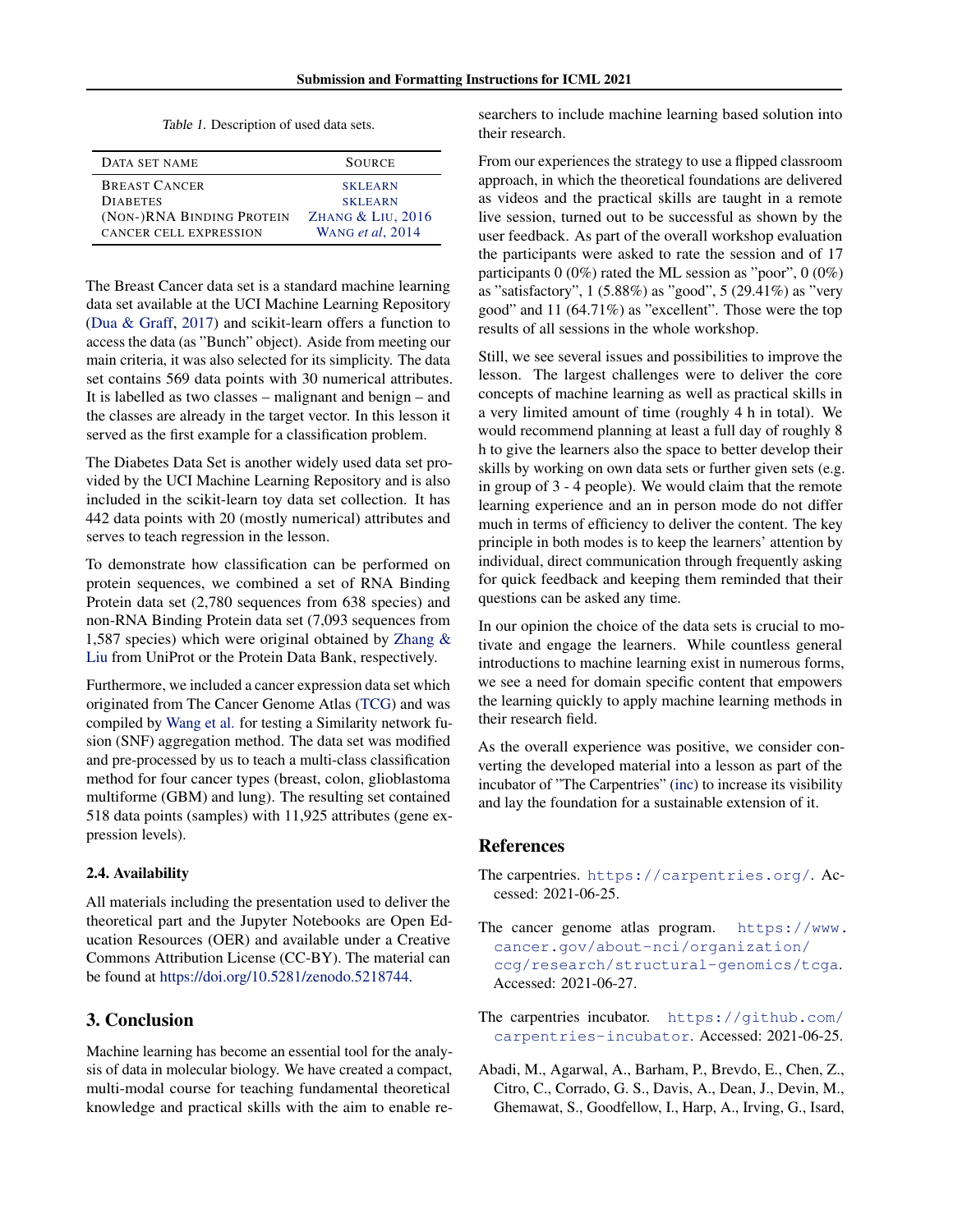<span id="page-3-0"></span>M., Jia, Y., Jozefowicz, R., Kaiser, L., Kudlur, M., Levenberg, J., Mané, D., Monga, R., Moore, S., Murray, D., Olah, C., Schuster, M., Shlens, J., Steiner, B., Sutskever, I., Talwar, K., Tucker, P., Vanhoucke, V., Vasudevan, V., Viegas, F., Vinyals, O., Warden, P., Wattenberg, M., ´ Wicke, M., Yu, Y., and Zheng, X. TensorFlow: Largescale machine learning on heterogeneous systems, 2015. URL <https://www.tensorflow.org/>. Software available from tensorflow.org.

- Akçayır, G. and Akçayır, M. The flipped classroom: A review of its advantages and challenges. *Computers & Education*, 126:334–345, November 2018. doi: 10.1016/j. compedu.2018.07.021. URL [https://doi.org/10.](https://doi.org/10.1016/j.compedu.2018.07.021) [1016/j.compedu.2018.07.021](https://doi.org/10.1016/j.compedu.2018.07.021).
- Buitinck, L., Louppe, G., Blondel, M., Pedregosa, F., Mueller, A., Grisel, O., Niculae, V., Prettenhofer, P., Gramfort, A., Grobler, J., Layton, R., VanderPlas, J., Joly, A., Holt, B., and Varoquaux, G. API design for machine learning software: experiences from the scikit-learn project. In *ECML PKDD Workshop: Languages for Data Mining and Machine Learning*, pp. 108–122, 2013.

Chollet, F. keras. [https://github.com/fchollet/](https://github.com/fchollet/keras) [keras](https://github.com/fchollet/keras), 2015.

- Cock, P. J. A., Antao, T., Chang, J. T., Chapman, B. A., Cox, C. J., Dalke, A., Friedberg, I., Hamelryck, T., Kauff, F., Wilczynski, B., and de Hoon, M. J. L. Biopython: freely available python tools for computational molecular biology and bioinformatics. *Bioinformatics*, 25(11):1422–1423, mar 2009. doi: 10.1093/ bioinformatics/btp163. URL [https://doi.org/10.](https://doi.org/10.1093%2Fbioinformatics%2Fbtp163) [1093%2Fbioinformatics%2Fbtp163](https://doi.org/10.1093%2Fbioinformatics%2Fbtp163).
- Dong, J., Yao, Z.-J., Zhang, L., Luo, F., Lin, Q., Lu, A.- P., Chen, A. F., and Cao, D.-S. PyBioMed: a python library for various molecular representations of chemicals, proteins and DNAs and their interactions. *Journal of Cheminformatics*, 10(1), mar 2018. doi: 10.1186/ s13321-018-0270-2. URL [https://doi.org/10.](https://doi.org/10.1186%2Fs13321-018-0270-2) [1186%2Fs13321-018-0270-2](https://doi.org/10.1186%2Fs13321-018-0270-2).
- Dua, D. and Graff, C. UCI machine learning repository. 2017. URL <http://archive.ics.uci.edu/ml>.
- Harris, C. R., Millman, K. J., van der Walt, S. J., Gommers, R., Virtanen, P., Cournapeau, D., Wieser, E., Taylor, J., Berg, S., Smith, N. J., Kern, R., Picus, M., Hoyer, S., van Kerkwijk, M. H., Brett, M., Haldane, A., del Río, J. F., Wiebe, M., Peterson, P., Gérard-Marchant, P., Sheppard, K., Reddy, T., Weckesser, W., Abbasi, H., Gohlke, C., and Oliphant, T. E. Array programming with NumPy. *Nature*, 585(7825):357–362, September 2020. doi: 10. 1038/s41586-020-2649-2. URL [https://doi.org/](https://doi.org/10.1038/s41586-020-2649-2) [10.1038/s41586-020-2649-2](https://doi.org/10.1038/s41586-020-2649-2).
- Kluyver, T., Ragan-Kelley, B., Pérez, F., Granger, B., Bussonnier, M., Frederic, J., Kelley, K., Hamrick, J., Grout, J., Corlay, S., Ivanov, P., Avila, D., Abdalla, S., and Willing, C. Jupyter notebooks – a publishing format for reproducible computational workflows. In Loizides, F. and Schmidt, B. (eds.), *Positioning and Power in Academic Publishing: Players, Agents and Agendas*, pp. 87 – 90. IOS Press, 2016.
- Knuth, D. E. Literate Programming. *The Computer Journal*, 27(2):97–111, January 1984. ISSN 0010-4620. doi: 10.1093/comjnl/27.2.97. URL [https://doi.org/](https://doi.org/10.1093/comjnl/27.2.97) [10.1093/comjnl/27.2.97](https://doi.org/10.1093/comjnl/27.2.97).
- Parr, T. and Howard, J. The matrix calculus you need for deep learning. *arXiv:1802.01528 [cs, stat]*, Jul 2018. URL [http://arxiv.org/abs/1802.](http://arxiv.org/abs/1802.01528) [01528](http://arxiv.org/abs/1802.01528). arXiv: 1802.01528.
- Paszke, A., Gross, S., Massa, F., Lerer, A., Bradbury, J., Chanan, G., Killeen, T., Lin, Z., Gimelshein, N., Antiga, L., Desmaison, A., Kopf, A., Yang, E., DeVito, Z., Raison, M., Tejani, A., Chilamkurthy, S., Steiner, B., Fang, L., Bai, J., and Chintala, S. Pytorch: An imperative style, high-performance deep learning library. In Wallach, H., Larochelle, H., Beygelzimer, A., d'Alché-Buc, F., Fox, E., and Garnett, R. (eds.), *Advances in Neural Information Processing Systems 32*, pp. 8024–8035. Curran Associates, Inc., 2019.
- Pugachev, S. What are "the carpentries" and what are they doing in the library? *Libraries and the Academy*, 19(2): 209–213, apr 2019. doi: 10.1353/pla.2019.0011. URL <https://doi.org/10.1353/pla.2019.0011>.
- Schmidt, B. and Hildebrandt, A. Deep learning in nextgeneration sequencing. *Drug Discovery Today*, 26 (1):173–180, January 2021. doi: 10.1016/j.drudis. 2020.10.002. URL [https://doi.org/10.1016/](https://doi.org/10.1016/j.drudis.2020.10.002) [j.drudis.2020.10.002](https://doi.org/10.1016/j.drudis.2020.10.002).
- Wang, B., Mezlini, A. M., Demir, F., Fiume, M., Tu, Z., Brudno, M., Haibe-Kains, B., and Goldenberg, A. Similarity network fusion for aggregating data types on a genomic scale. *Nature Methods*, 11(3):333–337, jan 2014. doi: 10.1038/nmeth.2810. URL [https:](https://doi.org/10.1038%2Fnmeth.2810) [//doi.org/10.1038%2Fnmeth.2810](https://doi.org/10.1038%2Fnmeth.2810).
- Wen, B., Zeng, W.-F., Liao, Y., Shi, Z., Savage, S. R., Jiang, W., and Zhang, B. Deep learning in proteomics. *PROTEOMICS*, 20(21-22):1900335, October 2020. doi: 10.1002/pmic.201900335. URL [https://doi.org/](https://doi.org/10.1002/pmic.201900335) [10.1002/pmic.201900335](https://doi.org/10.1002/pmic.201900335).
- Wes McKinney. Data Structures for Statistical Computing in Python. In Stéfan van der Walt and Jarrod Millman (eds.), *Proceedings of the 9th Python in Science Conference*, pp. 56 – 61, 2010. doi: 10.25080/Majora-92bf1922-00a.